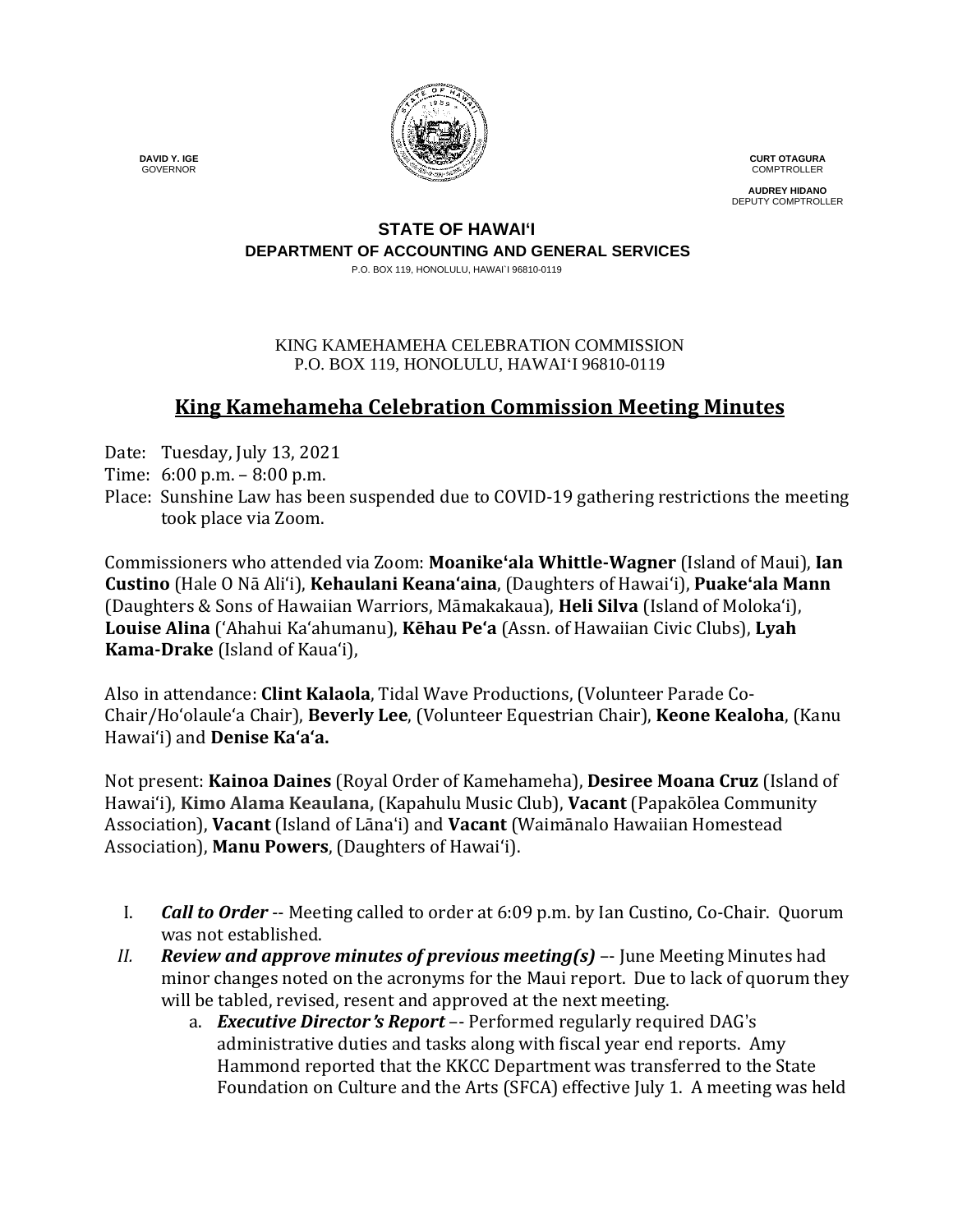with SFCA on the merger and it looks like this will be positive with some possible assistance moving forward.

### *III. KKCC Business*

- *a. Executive Committee Report –-* Nothing to report.
- *b. Financial Update* (Keone Kealoha, Kanu Hawaiʻi) –- Keone reported the current balance is \$15,870.58. Only two checks were written for the Lei Draping security provided by the Sheriffs. Kanu Hawaii also received a donation of \$2,000 from Festivals Management Group.
	- *i. Fundraising Committee* (Ian Custino) –- Moani inquired about how the commission goes about conducting fundraising for the statewide events for 2022. Ian assured her that the Executive Committee has been and will be discussing this more in the future and will share the plans. We are looking to be less Oʻahu centric and more inclusive working on collective marketing and social media marketing. We want to look at how to generate revenue for perpetuity as part of the long-term strategy.

## *IV.* **Commissioner reports/updates non-island specific representatives**

- *a.* Royal Order of Kamehameha (Kainoa Daines) –- Nothing to report.
- b. 'Ahahui Ka'ahumanu (Louise Alina) –- Louise thanked everyone for their assistance. She recognized the hard work by the ladies of 'Ahahui Ka'ahumanu in stringing 45- 30ʻ lei. Louise watched the video by ʻŌlelo and was very impressed when she saw what happened on the other islands noting it was good to include the other events. Kēhau advised she reached out to Aunty Linda who was a past coordinator of the Lei Draping inquiring about any protocols used previously and that she will sharing any information she receives.
- c. Hale O Nā Ali'i (Ian Custino) -- Nothing to report.
- d. Daughters & Sons of Hawaiian Warriors, Māmakakaua (Puake'ala Mann) –- Puakeʻala noted that she attended the Lei Draping for the first time and was very impressed how everyone handled their kuleana.
- e. Daughters of Hawai'i (Kēhaulani Keana'aina) –- Kēhaulani echoed the other reports that the she enjoyed working with the other commissioners and was happy with how everyone worked together even with all the obstacles caused by the pandemic.
- f. Association of Hawaiian Civic Clubs (Kēhau Peʻa) –- Kēhau noted she was in communication with the Association president while she was on vacation. He advised he would be attending the Lei Draping Ceremony. Kēhau commented that she submitted her report for their upcoming July 24 meeting noting that everything went well. She stated she will be reviewing with them her position as a commissioner and provide any feedback they may have.
- g. Kamehameha Schools Alumni Association (Vacant) –- Nothing to report.
- h. Kapahulu Music Club (Kimo Alama Keaulana) –- Nothing to report.
- i. Waimānalo Hawaiian Homestead Association (Vacant) –- Denise Kaʻaʻa shared that they took a group of youth to Kohala and they had a great experience.
- j. Papakōlea Community Association (Vacant) –- Nothing to report.
- V. *Hawaiʻi Island Report* (Desiree Moana Cruz) –- Nothing to report.
- Maui Report (Moanike'ala Whittle-Wagner) -- Moanike'ala shared she hoped that everyone had a chance to look at the Maui videos which were shared and can be resent if you haven't seen these. Dr. Ron Williams did a pre-show. She had also not attended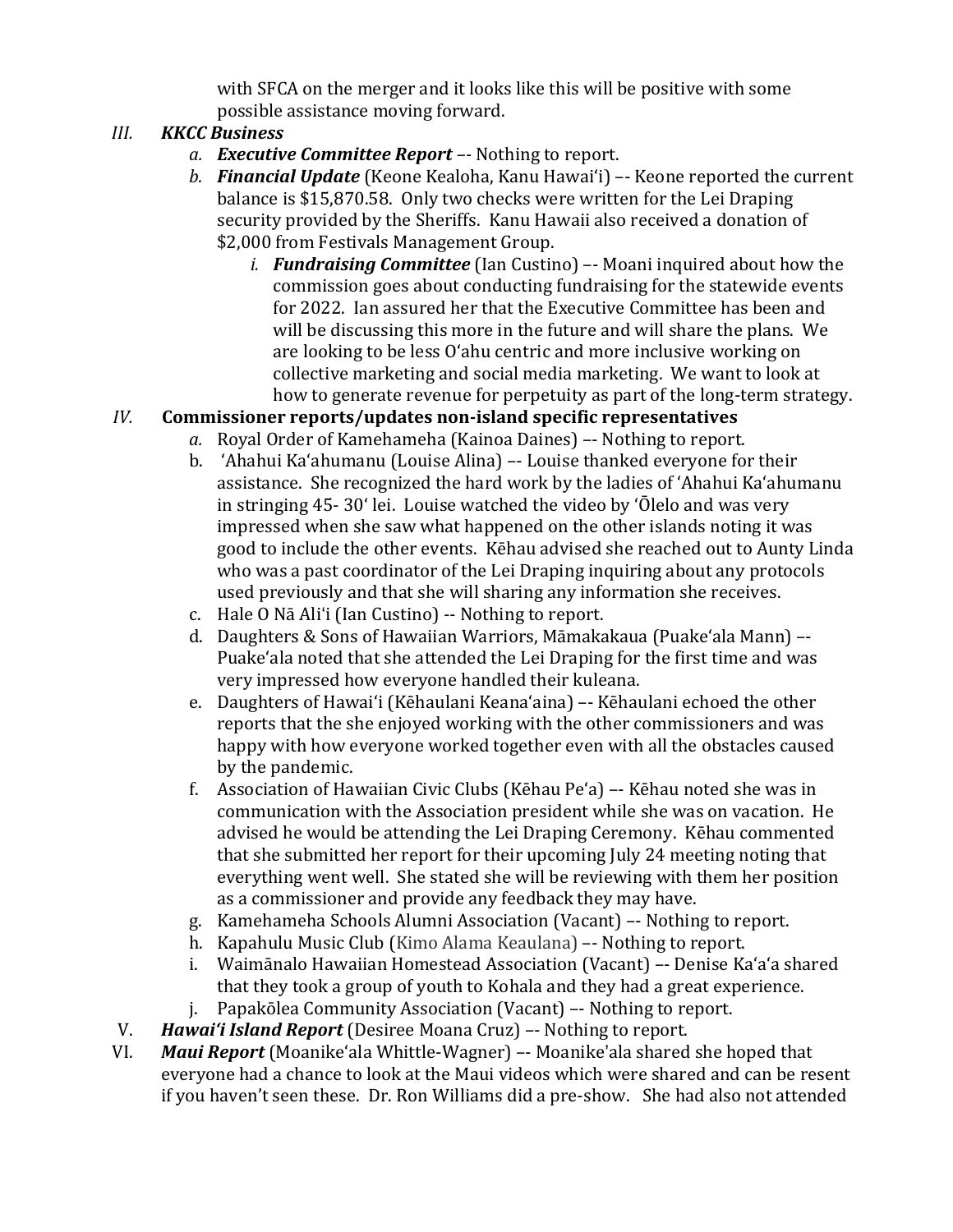the lei draping and she was very pleased and grateful to attend and attending in the future.

- VII. *Kauaʻi Report (*Lyah Kama-Drake) -– They have not had a meeting yet but will be meeting soon as they are just awaiting confirmation from Kamehameha Schools for a meeting location Looking promising for 2022. Gave congratulations to each of the other island activities.
- VIII. *Molokaʻi Report* (Heli Silva) –- Heli reported that the videos aired and hoped that everyone was able to view them. They held a rodeo this year, which will also take place next year. She is looking forward to 2022, as they will have more events planned. Their committee will be holding a recap meeting on the July 24.
	- IX. *Lānaʻi Report* (Vacant) Nothing to report.<br>X. **Oʻghu Report** (Kainoa Daines) Ian thanked
	- *O***'ahu Report** (Kainoa Daines) –- Ian thanked everyone for their assistance on the day of the event. He recognized that while we are facing unprecidented times there is still kuleana for our Aliʻi thanking and congratulated everyone.

### XI. *Commission Reports*

- a. *Legislative* (Manu Powers) –- Nothing to report.
- b. *Statuary* (Desiree Moana Cruz) –- Nothing to report.
- c. *Retention* (Kēhau Pe'a) –- Kēhau shared that we all want to embrace the legacy of King Kamehameha and want to have all of the commission seats filled honoring him. As the current commissioners are the advocates for the commission she urged that we need to have assistance filling all of the vacant seats. She thanked Beverly for her hard work in keeping the retention progress going previously. She noted in 2018 Kainoa, Desiree, Kēhau and Beverly lobbied to have the addition of the Lānaʻi seat. Our goal will be to have all the seats filled for the 150<sup>th</sup> celebration. Kēhaulani has asked that the homework for next meeting will be to report the name of your future replacement. She asked further that they be approached to determine their interest and ask that they begin to participate to familiarize themselves. We are looking for cooperative and productive candidates. She also asked for support and assistance from each commissioner to fill the seat in Lānaʻi. If you know of anyone that fits the criteria we are going to personally send you a mahalo surprise. Heli suggested Makani and will follow up offline with the Retention Committee. Kēhau also noted that she looks forward to hearing the monthly reports and encourages everyone to complete something monthly to report.
- d. *State Archives* (Kimo Alama Keaulana) -– Nothing to report.
- e. *Oʻahu Parade, Hoʻolauleʻa and Pāʻū Units* (Clint Kalaola, Oʻahu Parade Co-Chair and Beverly Lee, Equestrian Chair) *-–* Clint advised the Kala Foundation is awaiting payment for the assistance provided for the Lei Draping. Once received they will close out 2021. Amy advised that she was contacted by Rick Schneider representing Wai Kai a developer in Ewa Beach regarding their venue in Kapolei that could potentially be used for Hoʻolauleʻa and will share the contact information with Clint. Ian noted that it is advisable to maintain space and presence in and around the urban core with our activities. We don't want to box ourselves out of these areas by just catering to the areas where the majority of the Hawaiian community resides.
- f. *150th Kamehameha Day Celebration Committee* –- 2022 Theme: E Ola Ka Mōʻī Kamehameha – Long live King Kamehameha!